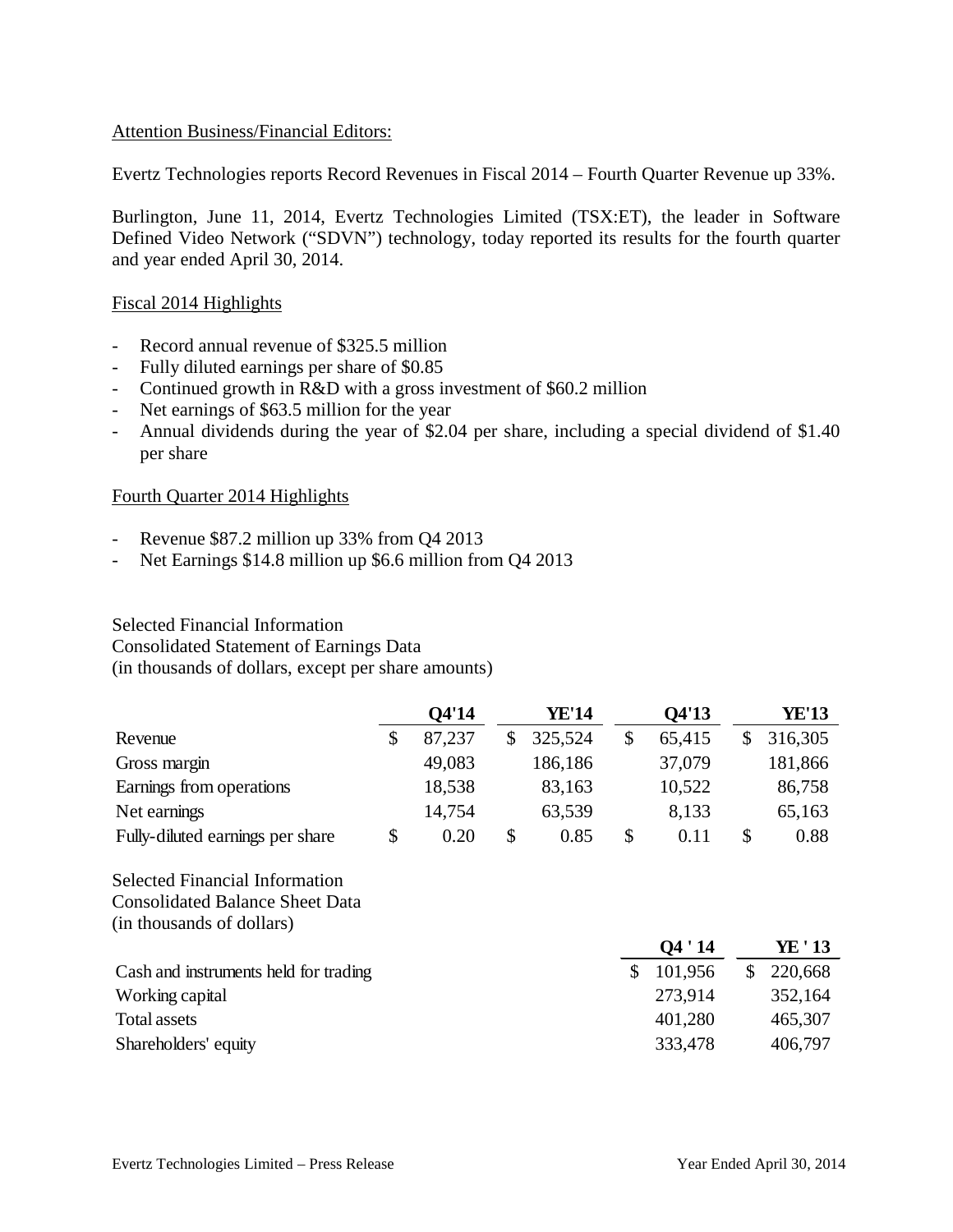## Revenue

For the quarter ended April 30, 2014, revenues were \$87.2 million as compared to revenues of \$65.4 million for the quarter ended April 30, 2013. For the quarter, revenues in the United States/Canada region were \$43.2 million, an increase of \$9.8 million or 29% when compared to the same quarter last year. The International region had revenues of \$44.1 million, an increase of \$12.0 million or 37% when compared to the same quarter last year.

For the year ended April 30, 2014, sales were \$325.5 million, an increase of \$9.2 million or 3% as compared to sales of \$316.3 million for the prior year.

## Gross Margin

For the quarter ended April 30, 2014 gross margin was \$49.1 million compared to \$37.1 million in the same quarter last year. Gross margin percentage was approximately 56.3% compared to 56.7% in the quarter ended April 30, 2013.

For the year ended April 30, 2014, gross margin was \$186.2 million as compared to \$181.9 million for the year ended April 30, 2013. Gross margin percentage was approximately 57.2% for the year ended April 30, 2014 compared to 57.5% for the prior year.

## Earnings

For the quarter ended April 30, 2014 net earnings were \$14.8 million up 81% when compared to \$8.1 million in the corresponding period last year.

For the year ended April 30, 2014, net earnings were \$63.5 million as compared to \$65.2 million in the corresponding period last year.

For the quarter ended April 30, 2014, earnings per share on a fully-diluted basis were \$0.20, up 82% when compared to \$0.11 in the same period in 2013.

For the year ended April 30, 2014, earnings per share on a fully-diluted basis were \$0.85 as compared to \$0.88 in the same period in 2013.

### Operating Expenses

For the quarter ended April 30, 2014 selling and administrative expenses were \$15.0 million compared to \$14.0 million for the quarter ended April 30, 2013.

For the year ended April 30, 2014, selling and administrative expenses were \$55.2 million compared to \$53.1 million for the year ended April 30, 2013.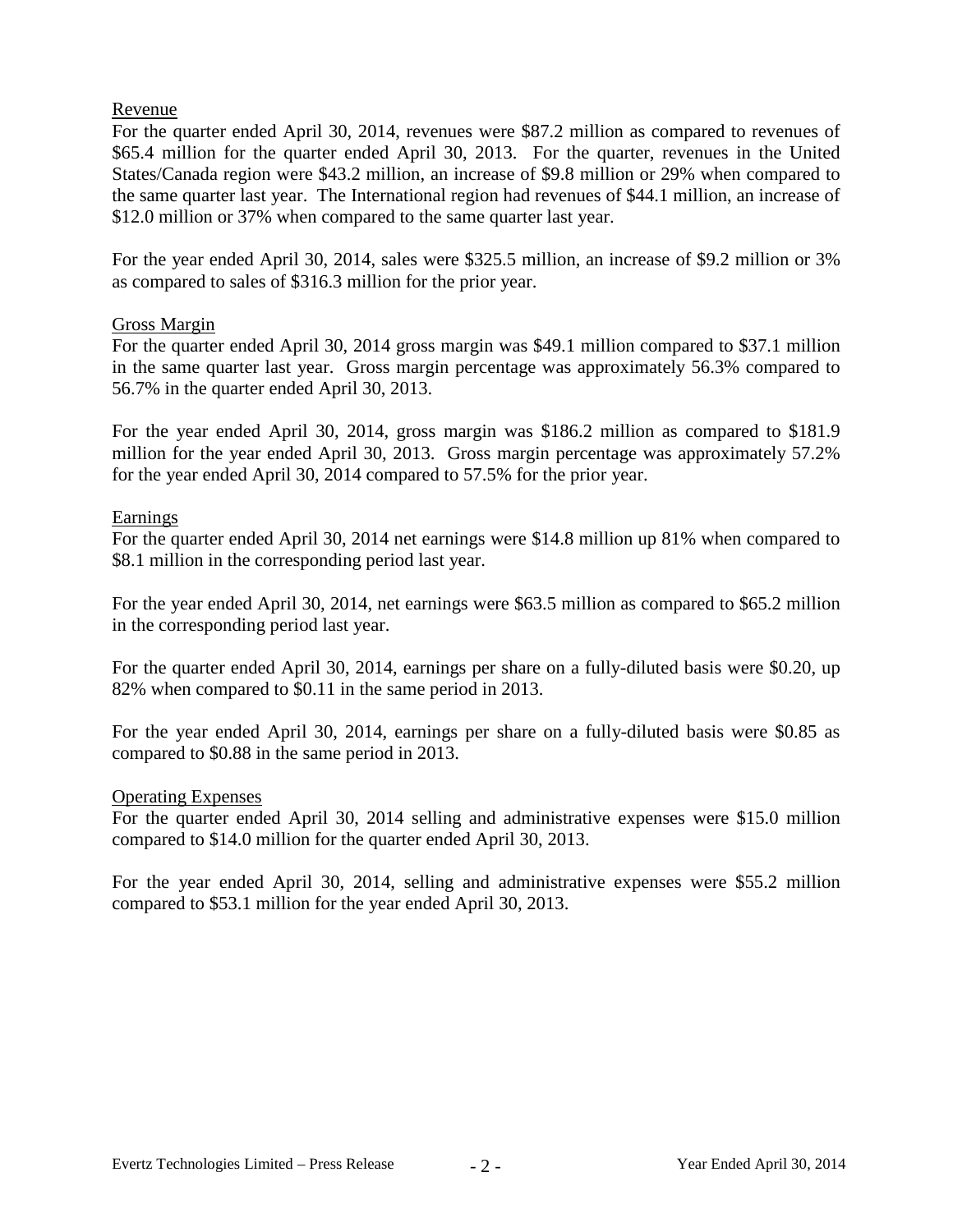For the quarter ended April 30, 2014 gross research and development expenses increased by \$1.7 million or 11% as compared to the corresponding period in 2013. Gross research and development expenses represented approximately 19.6% of revenue for the quarter ended April 30, 2014.

For the year ended April 30, 2014, gross research and development expenses increased by 14% or \$7.3 million as compared to the prior year. Research and development expenses represented approximately 18.5% of sales.

## Liquidity and Capital Resources

The Company's working capital as at April 30, 2014 was \$273.9 million as compared to \$352.2 million on April 30, 2013.

Cash and instruments held for trading were \$102.0 million as at April 30, 2014 as compared to \$220.7 million on April 30, 2013.

Cash used for operations was \$1.3 million for the quarter ended April 30, 2014 as compared to cash provided of \$11.3 million for the quarter ended April 30, 2013. Before taking into account taxes and the changes in non-cash working capital, the Company generated \$17.5 million from operations for the quarter ended April 30, 2014 compared to \$11.8 million for the same period last year.

Cash provided by operations was \$35.5 million for the 2014 fiscal year as compared to cash provided by operations of \$89.6 million for the 2013 fiscal year. Before taking into account taxes and the changes in non-cash working capital, the Company generated \$74.2 million from operations for fiscal 2014 as compared to \$78.6 million for fiscal 2013.

The Company generated \$9.1 million in investing activities largely a result of proceeds from the disposal of instruments held for trading of \$12.2 million, offset by purchases in capital assets of \$3.1 million during the quarter ended April 30, 2014, compared to \$4.1 million in capital assets purchased for the quarter ended April 30, 2013.

The Company generated cash from investing activities of \$1.5 million for the year ended April 30, 2014 which was predominantly from proceeds upon disposal of instruments held for trading for \$12.2 million offset by cash used for the acquisition of capital assets of \$10.8 million, compared to cash used of \$14.6 million for the year ended April 30, 2013.

For the quarter ended April 30, 2014, the Company used cash in financing activities of \$11.4 million which was principally a result of the payment of dividends of \$11.9 million offset by the issuance of capital stock of \$0.4 million.

For the year ended April 30, 2014, the Company used cash from financing activities of \$144.2 million, which was principally driven dividends paid of \$152.0 million which included a special dividend of \$104.0 million and offset by the issuance of capital stock pursuant to the Company Stock Option Plan of \$8.2 million.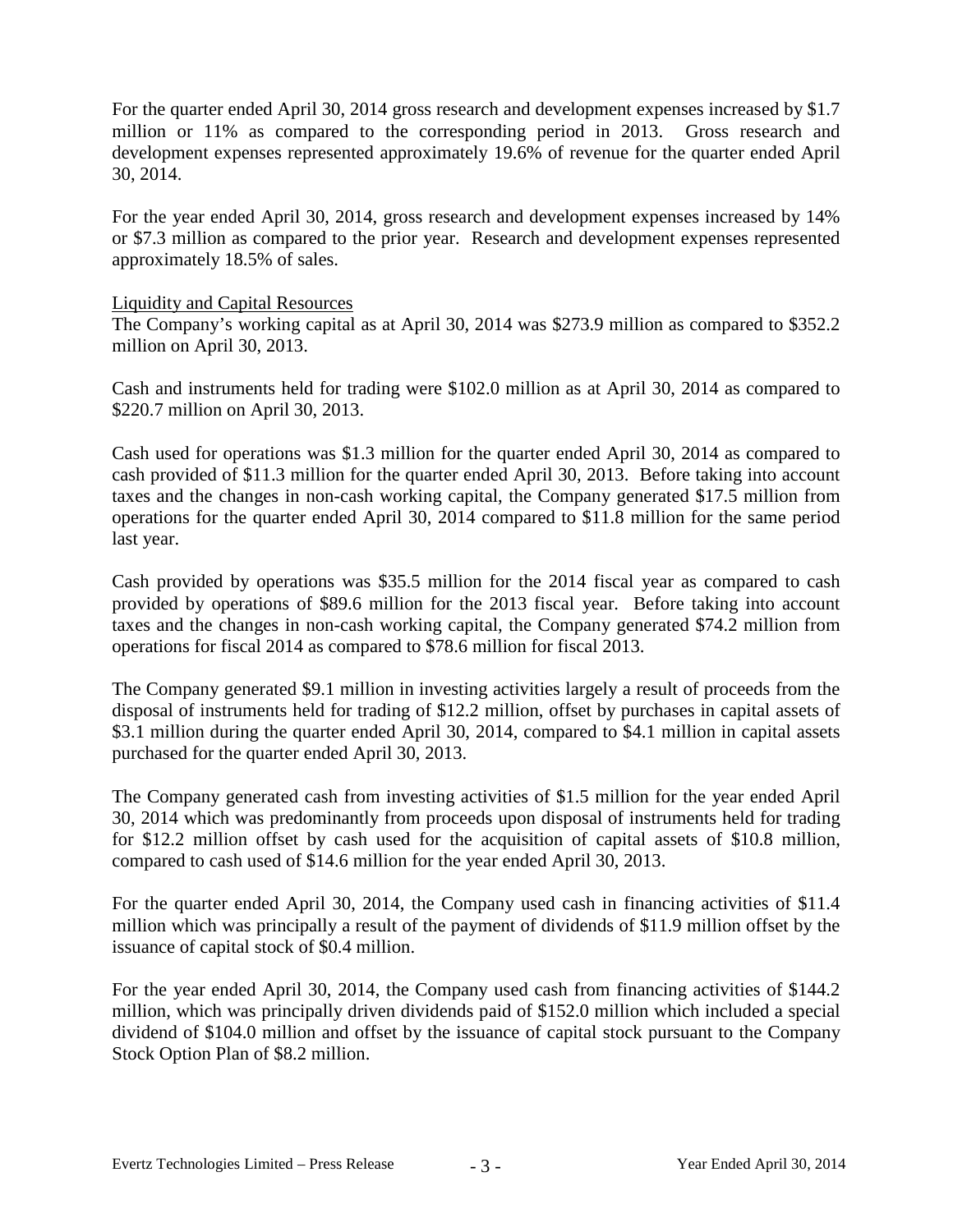## Shipments and Backlog

At the end of May 2014, purchase order backlog was in excess of \$67 million and shipments during the month of May 2014 were \$28 million.

Dividend Declared

Evertz Board of Directors declared a dividend on June 11, 2014 of \$0.16 per share.

The dividend is payable to shareholders of record on June 20, 2014 and will be paid on or about June 27, 2014.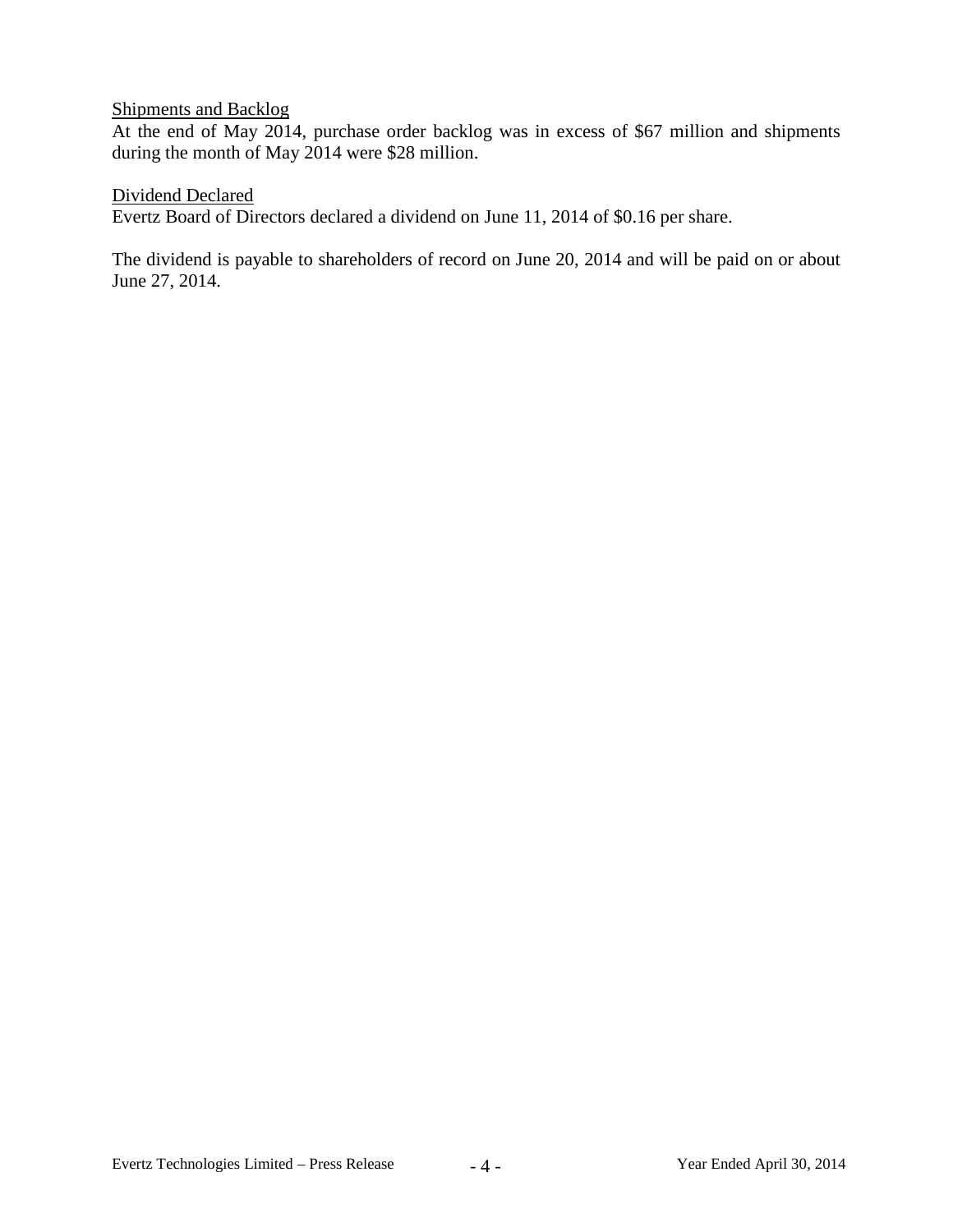# **Selected Consolidated Financial Information**

(in thousands of dollars, except earnings per share and percentages)

|                                                       |               | Three month periods ended<br>April 30, |               |         | Twelve month periods ended<br>April 30, |          |              |           |
|-------------------------------------------------------|---------------|----------------------------------------|---------------|---------|-----------------------------------------|----------|--------------|-----------|
|                                                       |               | 2014                                   |               | 2013    |                                         | 2014     |              | 2013      |
| Revenue                                               | $\mathsf{\$}$ | 87,237                                 | $\mathsf{\$}$ | 65,415  | \$                                      | 325,524  | $\mathbb{S}$ | 316,305   |
| Cost of goods sold                                    |               | 38,154                                 |               | 28,336  |                                         | 139,338  |              | 134,439   |
| Gross margin                                          |               | 49,083                                 |               | 37,079  |                                         | 186,186  |              | 181,866   |
| Gross margin %                                        |               | 56.3%                                  |               | 56.5%   |                                         | 57.2%    |              | 57.5%     |
| Expenses                                              |               |                                        |               |         |                                         |          |              |           |
| Selling and administrative                            |               | 14,966                                 |               | 13,988  |                                         | 55,162   |              | 53,106    |
| General                                               |               | 1,509                                  |               | 1,076   |                                         | 6,874    |              | 5,366     |
| Research and development                              |               | 17,063                                 |               | 15,349  |                                         | 60,196   |              | 52,851    |
| Investment tax credits                                |               | (3,259)                                |               | (3,609) |                                         | (12,292) |              | (13, 178) |
| Foreign exchange loss (gain)                          |               | 266                                    |               | (247)   |                                         | (6,917)  |              | (3,037)   |
|                                                       |               | 30,545                                 |               | 26,557  |                                         | 103,023  |              | 95,108    |
|                                                       |               | 18,538                                 |               | 10,522  |                                         | 83,163   |              | 86,758    |
| Finance income                                        |               | 281                                    |               | 807     |                                         | 2,001    |              | 2,383     |
| Finance costs                                         |               | (123)                                  |               | (290)   |                                         | (398)    |              | (559)     |
| Other income and expenses                             |               | 76                                     |               | (8)     |                                         | 38       |              | 264       |
| Earnings before income taxes                          |               | 18,772                                 |               | 11,031  |                                         | 84,804   |              | 88,846    |
| Provision for (recovery of) income taxes              |               |                                        |               |         |                                         |          |              |           |
| Current                                               |               | 5,142                                  |               | 2,536   |                                         | 24,529   |              | 21,816    |
| Deferred                                              |               | (1, 124)                               |               | 362     |                                         | (3,264)  |              | 1,867     |
|                                                       |               | 4,018                                  |               | 2,898   |                                         | 21,265   |              | 23,683    |
| Net earnings for the period                           | \$            | 14,754                                 | \$            | 8,133   | \$                                      | 63,539   | \$           | 65,163    |
| Net earnings attributable to non-controlling interest | \$            | 55                                     | $\$$          | 23      | \$                                      | 404      | \$           | 573       |
| Net earnings attributable to shareholders             |               | 14,699                                 |               | 8,110   |                                         | 63,135   |              | 64,590    |
| Net earnings for the period                           | \$            | 14,754                                 | $\mathbb{S}$  | 8,133   | \$                                      | 63,539   | \$           | 65,163    |
| Earnings per share                                    |               |                                        |               |         |                                         |          |              |           |
| Basic                                                 | \$            | 0.20                                   | \$            | 0.11    | \$                                      | 0.85     | \$           | 0.88      |
| Diluted                                               | \$            | 0.20                                   | \$            | 0.11    | \$                                      | 0.85     | \$           | 0.88      |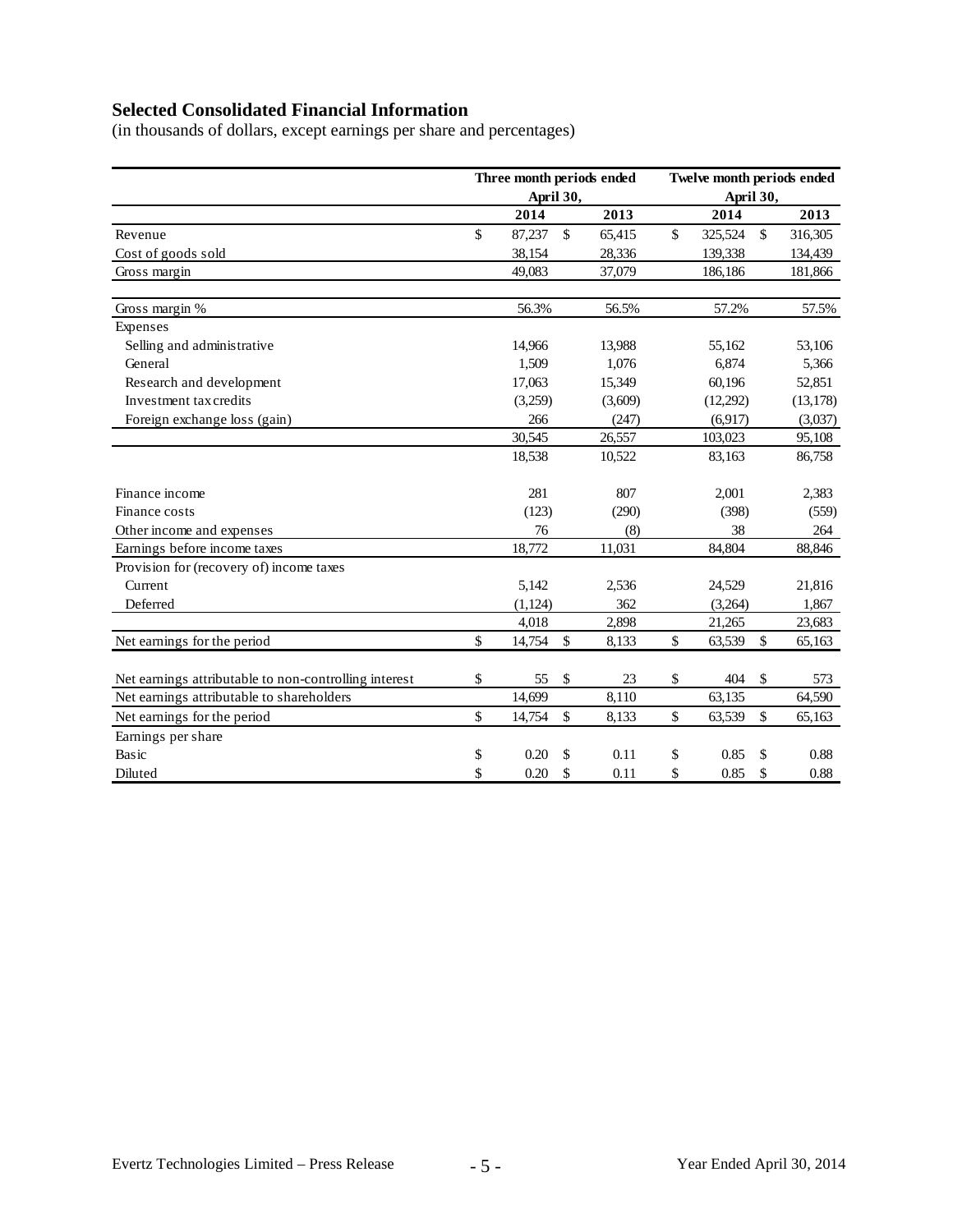# **Selected Consolidated Financial Information**

(in thousands of dollars)

|                                               | April 30,     |              | April 30, |               | April 30, |
|-----------------------------------------------|---------------|--------------|-----------|---------------|-----------|
|                                               | 2014          |              | 2013      |               | 2012      |
|                                               |               |              |           |               |           |
| Assets                                        |               |              |           |               |           |
| Current assets                                |               |              |           |               |           |
| Cash and cash equivalents                     | \$<br>101,956 | -S           | 208,658   | -S            | 173,665   |
| Instruments held for trading                  |               |              | 12,010    |               | 12,004    |
| Trade and other receivables                   | 87,981        |              | 53,813    |               | 59,864    |
| Prepaid expenses                              | 4,704         |              | 3,274     |               | 1,942     |
| Inventories                                   | 134,561       |              | 111,619   |               | 109,211   |
| Income tax receivable                         | 1,735         |              | 7,233     |               | 11,695    |
|                                               | 330,937       |              | 396,607   |               | 368,381   |
| Assets held for sale                          | ÷,            |              | 3,781     |               | 3,781     |
| Property, Plant and Equipment                 | 51,831        |              | 46,637    |               | 41,190    |
| Goodwill                                      | 18,269        |              | 17,724    |               | 17,507    |
| Intangible assets                             | 243           |              | 558       |               | 1,005     |
|                                               | \$<br>401,280 | \$           | 465,307   | \$            | 431,864   |
|                                               |               |              |           |               |           |
| <b>Liabilities</b>                            |               |              |           |               |           |
| Current liabilities                           |               |              |           |               |           |
| Trade and other payables                      | \$<br>44,888  | \$           | 36,237    | $\mathcal{S}$ | 37,034    |
| Provisions                                    | 1,624         |              | 1,104     |               | 809       |
| Deferred revenue                              | 10,096        |              | 6,712     |               | 4,460     |
| Current portion of long term debt             | 415           |              | 390       |               | 401       |
|                                               | 57,023        |              | 44,443    |               | 42,704    |
| Long term debt                                | 1,372         |              | 1,539     |               | 1,875     |
| Deferred taxes                                | 6,468         |              | 9,590     |               | 7,331     |
|                                               | 64,863        |              | 55,572    |               | 51,910    |
| <b>Equity</b>                                 |               |              |           |               |           |
| Capital stock                                 | 92,931        |              | 81,453    |               | 67,458    |
| Share based payment reserve                   | 10,217        |              | 10,727    |               | 14,320    |
| Accumulated other comprehensive income (loss) | 2,966         |              | (1,063)   |               | (906)     |
| Retained earnings                             | 227,364       |              | 315,680   |               | 297,545   |
|                                               | 230,330       |              | 314,617   |               | 296,639   |
| Total equity attributable to shareholders     | 333,478       |              | 406,797   |               | 378,417   |
| Non-controlling interest                      | 2,939         |              | 2,938     |               | 1,537     |
|                                               | 336,417       |              | 409,735   |               | 379,954   |
|                                               | \$<br>401,280 | $\mathbb{S}$ | 465,307   | \$            | 431,864   |